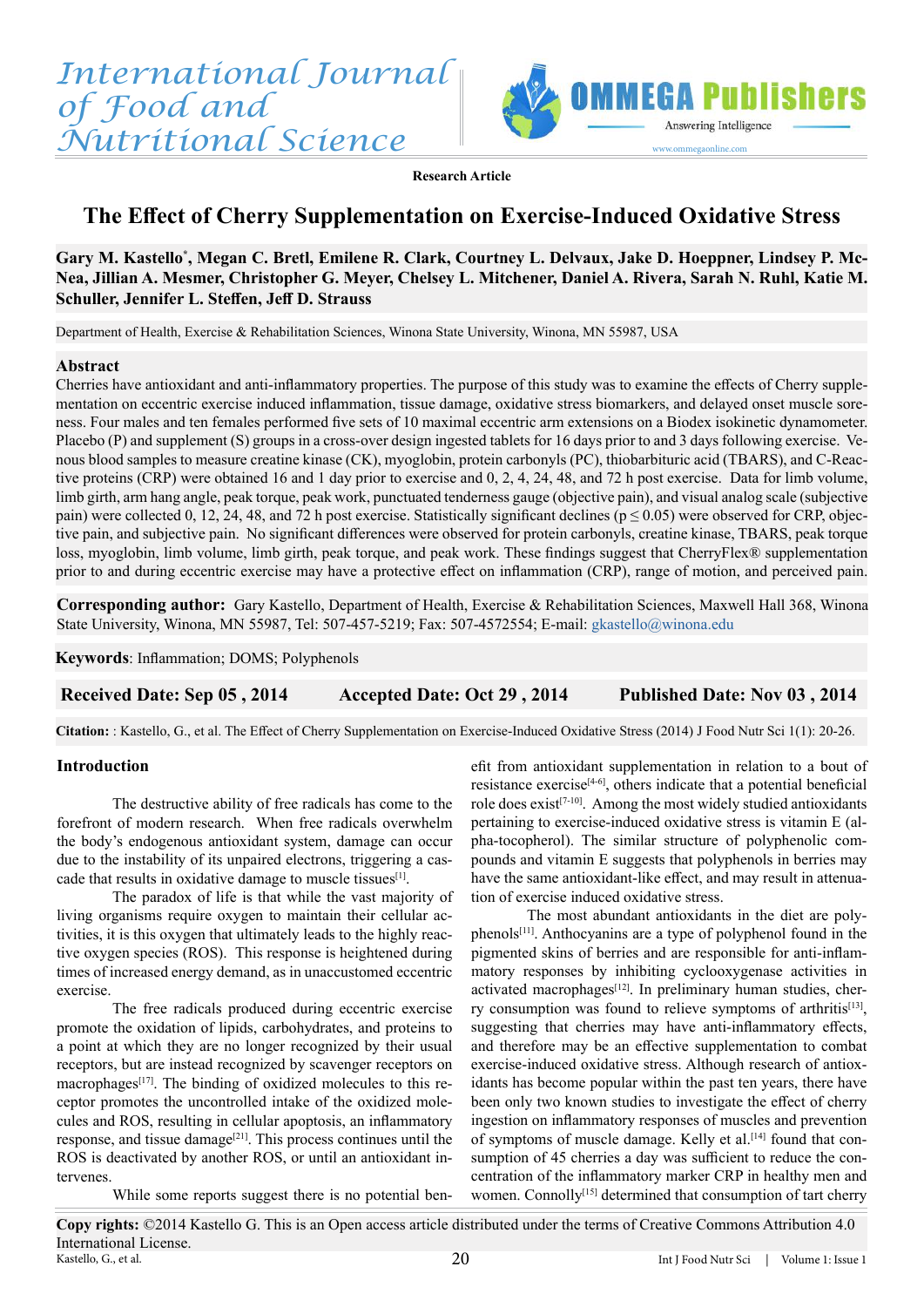

juice decreased symptoms of muscle damage, including strength loss and pain, following maximal eccentric exercise.

## In addition to the inflammatory and muscle tenderness markers assessed by Connolly<sup>[15]</sup>, blood plasma allows an insight into the extent of the muscle injury and oxidative stress by measuring changes in blood biomarkers. When trauma occurs to the muscle tissue following strenuous exercise, creatine kinase and myoglobin migrate out of the damaged cells and can be used as an indicator of muscle membrane damage or permeability changes to the plasma membrane<sup>[16]</sup>. Plasma biomarkers of oxidative damage include protein carbonyls, a skeletal muscle protein oxidative stress biomarker, and thiobarbituric acid reactive substances (TBARS), a lipid peroxidation marker.

Antioxidants have the ability to reduce the harmful effects of oxidative stress and tissue damage by donating an electron to stabilize free radicals while remaining stable itself $[17]$ . In doing so, antioxidants may reduce the inflammation and tissue damage resulting from exercise-induced oxidative stress<sup>[18]</sup>. This was supported by Kelly et al.<sup>[14]</sup> who found that the polyphenols in cherries have an anti-inflammatory effect on muscle tissue following a bout of eccentric resistance exercise. No other study to date has thoroughly investigated both oxidative and tissue damage biomarkers simultaneously following eccentric exercise and cherry supplementation. We propose to examine the protective effects of cherry supplementation with high phenol content following a strenuous bout of eccentric resistance training by assessing range of motion, arm girth, arm volume, punctuated tenderness, perceived soreness, strength measures, biomarkers of oxidative stress (protein carbonyls and TBARS), and a biomarker of inflammation (CRP).

### **Methods**

### **Subjects**

Fourteen healthy, untrained subjects (females  $n = 10$ , males  $n = 4$ ) volunteered for this double-blind cross-over study. Subjects had no history of shoulder injury within the past year. Physical characteristics  $(x^- \pm SE)$  for age, weight, height, and estimated percent body fat were  $21.3 \pm 2.8$  y (range 19-30 y),  $72.2 \pm 13.9$  kg,  $158.0 \pm 30.4$  cm, and  $24.7 \pm 13.4$  %, respectively. Study approval was met by the institutional review board, and following an explanation of procedures, risks, and benefits, each subject gave informed consent to participate in this study.

### **Experimental Approach to the Problem**

### **Supplement ingredients**

Subjects were randomly assigned to ingest either an antioxidant supplement (S) ( $n = 14$ ) or a placebo (P) ( $n = 14$ ) in a double blind cross-over design. Both tablets were visually identical. The P tablet consisted of cooking oil and red #3 food coloring. A single S tablet (Brownwood Acre Foods Inc. , Eastport, MI) consisted of CherryFlex® Paste (tart cherries), olive oil, gelatin, glycerin, purified water, beeswax, and soy lecithin to provide 100 mg anthocyanins, 20 mg Flavones, and 30 mg tannins, melatonin, and two flavonoids – isoquercitrin and quercitrin. Subjects consumed one tablet twice a day for a total of 16 d prior to the eccentric protocol and for 3 d following the eccentric protocol.

### **Restrictions**

During the experimental period, subjects agreed to stop ingestion of chocolate, tea, citrus fruit, alcohol, caffeine, juice, berry ingestion of any kind, vitamin supplements (including vitamins, minerals, amino acids), aspirin, ibuprofen, and smoking. This restriction allowed for a 16 day supplementation washout and recovery period between trials. Subjects completed daily food records for 3 d following the eccentric protocol, and refrained from any therapeutic modalities, including body massage and exposure to hot tubs or hot showers, for the duration of the study. Subjects were to refrain from unaccustomed exercise at least 7 d prior to and 3 d after the eccentric protocol.

### **Procedures**

Sixteen days prior to eccentric exercise, subjects reported to the laboratory for baseline blood sampling and measurements. Height and weight were recorded on a scale, and body composition was determined using a bioelectrical impedance unit (Bio-Stat Diagnostic Systems, Douglas, British Isles). Subjects were provided with 40 S or P tablets at this time and began ingesting the pills and adhering to the dietary guidelines and restrictions. Subjects returned to the lab one day prior to the eccentric protocol for a second blood draw.

On the day of the eccentric protocol, subjects reported to the lab for pre-exercise data collection, eccentric exercise, and post-exercise blood draws. Data collection consisted of duplicate measures for range of motion (ROM), arm girth, arm volume, punctuated tenderness, pain scale, and strength measure. Initial data collection was followed by the eccentric protocol, and included blood draws immediately post-exercise, 2, 4, 24, 48, and 72 h post-exercise. Data collection was again performed 12, 24, 48, and 72 h post-exercise. Upon completion of the first 19 d trial, another 19 d trial utilizing the same data collection and exercise protocol was used for the contralateral arm and the opposing treatment.

**ROM**: Relaxed arm angle (RAA) and flexed arm angle (FAA) were measured using a plastic goniometer (Pro-Med Products, Atlanta, GA) on the exercised arm to determine ROM. Permanent marker was used to mark the styloid process of the radius, the lateral epicondyle of the humerus, and the midpoint of the acromion process to ensure inter-day accuracy. RAA was measured in anatomical position with the exercised arm fully relaxed at the side. FAA was measured as the subject actively flexed the elbow joint in an attempt to touch the palm to the shoulder while keeping the wrist straight.

**Numerical pain scale**: Following 5 repetitions of elbow flexion and extension of the exercised arm, subjects were asked to mark on the VAS ( $0 \text{ cm} = \text{no pain}$ ,  $10 \text{ cm} = \text{maximal pain}$ ) corresponding to perceived pain of motion.

**Punctuated tenderness**: A standard manual muscle myometer (Wagner FPK Mechanical Algometer, Greenwich, CT) was used to assess the minimum force (kg) (applied at 1 kg•s<sup>-1</sup>) required to induce pain or discomfort. Measurements were taken 2, 4, 8, 12, 16 cm proximal to the antecubital fold along the midline of the biceps brachii, and 3.8 cm distal and lateral to the middle of the antecubital fold.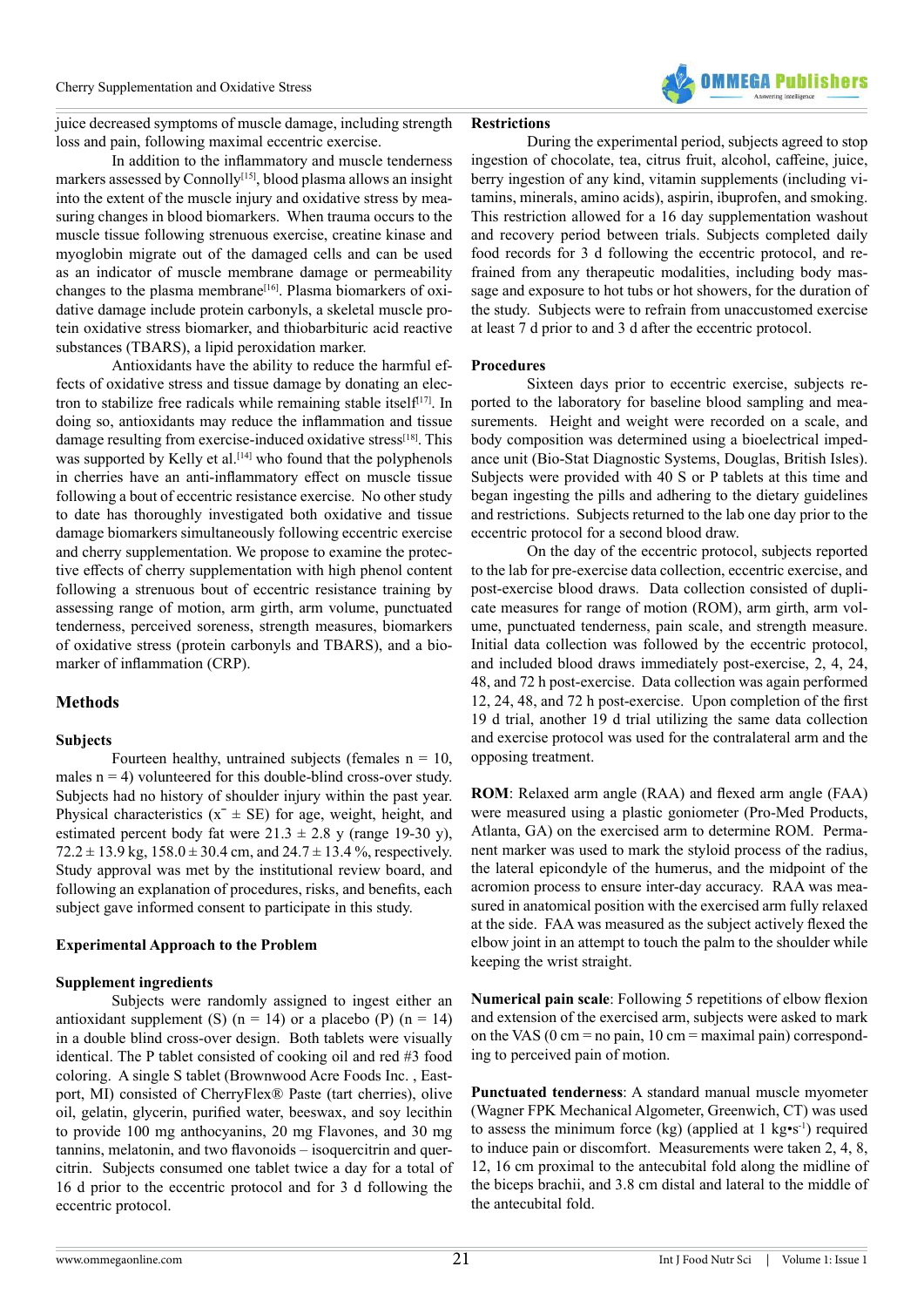

**Arm girth**: Arm girth was assessed at sites one-third and twothirds the distance from the acromion process to the olecranon process, 2 cm proximal to the olecranon process, and 3.8 cm distal to the antecubital fold on the exercised arm.

**Arm volume**: Arm volume was measured using a plexiglass volumetric set (Dyantronics 7030 Salt Lake City, Utah) with the water temperature maintained at 37°C. Subjects steadily lowered the exercised arm down the center of the volumeter until the middle finger touched a positioning bar near the bottom of the volumeter. Displaced water was collected in a graduated cylinder and used to assess arm volume.

**Strength**: Four consecutive maximal contractions were used to assess post-exercise strength (peak torque & work) while seated on the Biodex System 3 Pro (Biodex Medical Systems Inc, Shirley, NY). The contractions were performed through a range of motion of 5° short of full extension to 5° short of full flexion at a velocity of 30°•s<sup>-1</sup>. Subjects completed one warm-up set of 5 sub-maximal contractions, followed by one set of four maximal contractions.

# **Exercise Protocol**

Subjects were positioned on the Biodex System 3 Pro for eccentric arm extension. Arm range of motion for the exercise protocol was from 5° short of full flexion through 127° of extension at a velocity of 30°•s<sup>-1</sup>. All subjects performed 1 set of 10 submaximal contractions, followed by 5 sets of 10 maximal contractions with peak torque and work recorded. Two minutes of rest was given between contraction sets.

### **Biochemical analysis**

Blood was drawn 16 d and 1 d prior to eccentric exercise, immediately post-exercise, and 2, 4, 24, 48, and 72 h post-exercise from the antecubital vein of the non-exercised arm. Blood was centrifuged (Beckman Gs-15R Centrifuge, Palo Alto, CA) at 700 x g for 8 min at 4°C and plasma was stored immediately in deep freeze (Revco, Kendro Lab Products, Asheville, NC) at -80°C until biochemical analysis at a later date. All assay procedures detailed below were performed in duplicate with absorbance measured using a 96-well micro-plate compatible with a spectrophotometric plate reader (Bio-Tek Power Wave XS, Winooski, VT).

**Protein carbonyls:** The concentration of protein carbonyls was determined using the procedure outlined by Cayman Chemical's Protein Carbonyl Assay Kit (Ann Arbor, MI) following laboratory preparation of the reagent solutions. The absorbance was measured at 360 nm and results expressed in μg•ml-1 protein.

**Myoglobin:** Myoglobin was determined using Human Myoglobin Enzyme Immunoassay (Diagnostic Automation, Inc) with a sensitivity of 5 ng•ml<sup>-1</sup>. Absorbance was measured at 450 nm and results expressed as  $(ng\bullet L^{-1})$ .

**C-Reactive protein:** C-Reactive protein (CRP) was determined with use of a High Sensitivity C-Reactive Protein Enzyme Immunoassay Test Kit (Diagnostic Automation Inc., Calabasas, CA) with a functional sensitivity of  $0.067$  mg $\cdot$ L<sup>-1</sup>. The absorbance was measured at 450 nm and results expressed in mg•L<sup>-1</sup>.

**TBARS:** The amount of aldehyde production resulting from lipid peroxidation was quantified following laboratory preparation of reagent solutions. 100 μL plasma was first mixed with 100 μL of SDS Lysis Solution and incubated at room temp for 5 min. 250 μL of TBA Reagent was added, mixed, and incubated at 95°C for 45-60 min. After cooling on ice, all samples were centrifuged (Beckman Gs-15R Centrifuge, Palo Alto, CA) at 1000 x g for 15 min. The absorbance of the supernatant was read at an absorbance of 532 nm and results expressed in  $\mu m \cdot L^{-1}$ .

**Creatine kinase:** Plasma creatine kinase production was determined using the ECPK-100 (BioAssay Systems, Hayward, CA). The absorbance was read at 340 nm after 10 min and again at 40 min. The change in absorbance of the sample was compared to a calibrator and water control to determine creatine kinase activity  $(U<sup>-1</sup>)$ .

## **Statistical Analysis**

Dietary records were compiled using Diet Analysis Plus 8.0 (ESHA Research, Salem, Oregon). Paired student t-tests were used to analyze dietary intake between groups. Time effects, treatment effects, and time by treatment interactions were analyzed using a repeated-measure MANOVA. Individual group time-point comparisons were analyzed using Tukey's Post Hoc test. Statistical analysis was conducted using Jump 7.0 (JMP, Cary, NC) with the alpha level held at  $p \le 0.05$ .

## **Results**

### **Expected changes across time**

Expected increases in both groups across time were observed for myoglobin, subjective pain, CRP, arm girth, arm volume, protein carbonyls, and TBARS at the  $p \le 0.01$  level. Similarly, expected decreases in both groups were observed across time for FAA, RAA, percent peak torque loss, and objective pain at the  $p \le 0.01$  level. These results support the expected tissue damage and oxidative stress following fifty maximal eccentric arm contractions.

**Nutrition:**Nutritional intake (Table 1) was not significantly different between groups for kcals, fat, carbohydrates, protein, vitamin A, vitamin C and vitamin E.

| Table 1 | Nutritional Intake |
|---------|--------------------|
|---------|--------------------|

|                           | P              | S               | p-value    |  |
|---------------------------|----------------|-----------------|------------|--|
| Kcals $(g)$               | $2137 \pm 175$ | $2062 \pm 169$  | $p = 0.60$ |  |
| Carbs $(g)$               | $246 \pm 18$   | $247 \pm 18$    | $p = 1.00$ |  |
| Fat $(g)$                 | $84 \pm 10$    | $75 \pm 8$      | $p = 0.39$ |  |
| Protein $(g)$             | $104 \pm 10$   | $98 \pm 13$     | $p = 0.50$ |  |
| Vitamin A $(\mu g)$       | $1631 \pm 297$ | $2764 \pm 1184$ | $p = 0.55$ |  |
| Vitamin $C$ (mg)          | $35 \pm 6$     | $53 \pm 7$      | $p = 0.08$ |  |
| Vitamin E (mg)            | $4 \pm 1$      | $4 \pm 0.4$     | $p = 0.38$ |  |
| Values are mean $\pm$ SEM |                |                 |            |  |

**Functional markers:** RAA (Figure 1) did not significantly change ( $p \le 0.10$ ) between groups. A significant time effect ( $p =$ 0.001) was observed for FAA as it increased significantly from baseline (S = 31.3  $\pm$  1.5°, P = 30.1  $\pm$  0.8°) to 12 h (S = 38.2  $\pm$ 1.9°,  $P = 37.5 \pm 1.7$ °) indicating reduced arm flexion.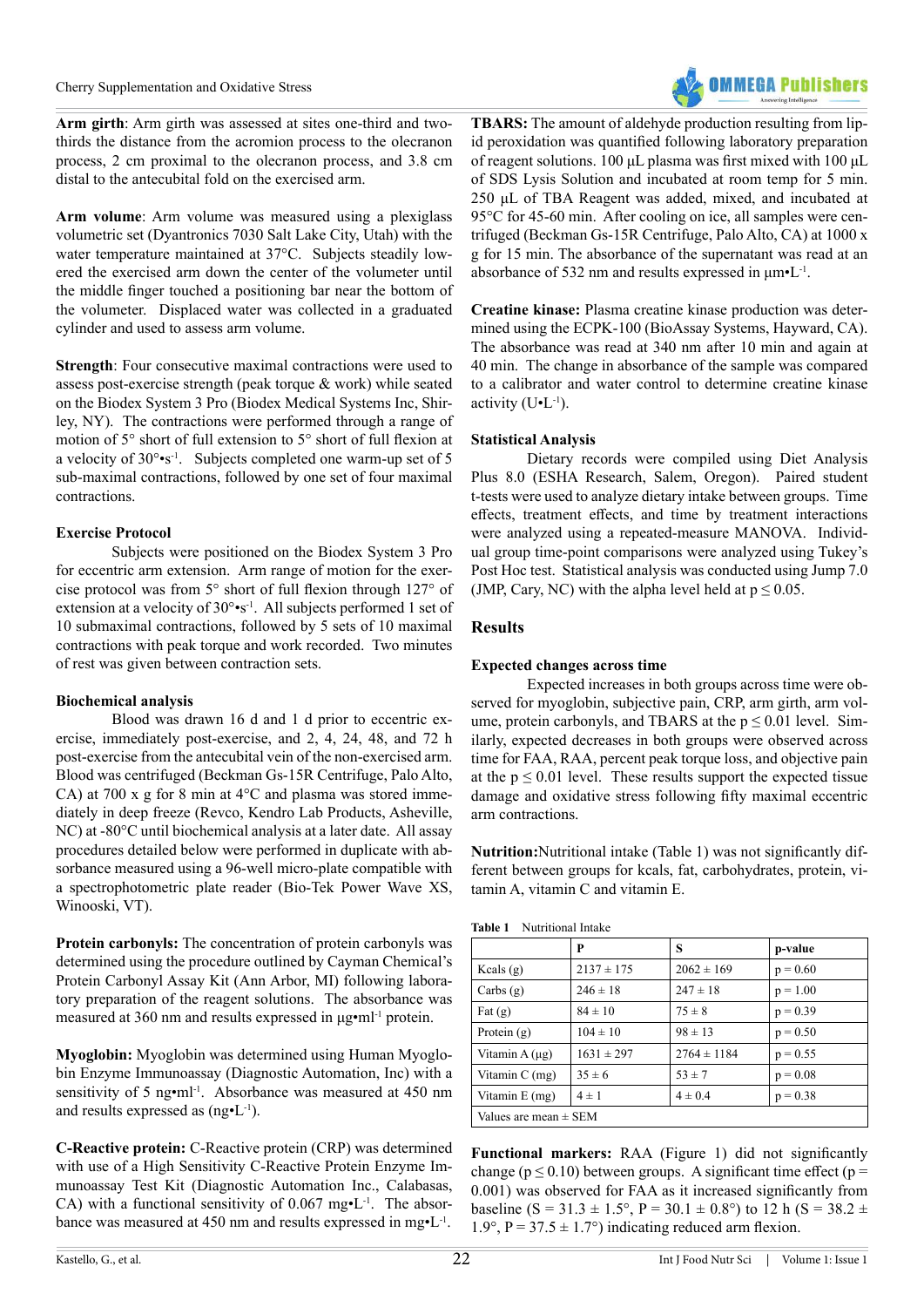#### Relaxed Arm Angle



Figure 1 Relaxed arm hang angle immediately, 12, 24, 48, and 72 h following maximal eccentric arm contractions.  $*$  trend in treatment effect at 12 h, p = 0.10, time effect  $p = 0.001$ .



Figure 2 Subjective pain response immediately, 12, 24, 48, and 72 h following maximal eccentric arm contractions. Time x treatment interaction  $p = 0.03$ , time effect  $p \leq 0.0001$ .

Figure 2 illustrates that there was a significant time x treatment interaction for subjective pain perception utilizing the visual analogue scale ( $p = 0.03$ ), with an increase from baseline  $(S = 0.0 \pm 0.0, P = 0.07 \pm 0.1)$  to 48 h  $(S = 4.1 \pm 0.4, P = 4.9 \pm 0.1)$ 0.4). Similar to subjective pain, an objective pain measurement using punctuated tenderness (Figure 3) was significantly different in the P vs. S groups (time x treatment,  $p = 0.04$ ), with the greatest separation between groups occurring at the 12 h time point (S  $1.5 \pm 0.2$  kg, P  $1.4 \pm 0.1$  kg, p = 0.04). Of the five sites measured, 4 cm proximal to the antecubital fold yielded the greatest punctuated tenderness (Figure 4), with a trend of greater applied force to onset of pain observed in the S group (i.e. 12 hr, S  $1.6 \pm 0.1$  kg, P  $1.2 \pm 0.1$  kg, p = 0.14).

Punctuated Tenderness



Figure 3 Objective pain response immediately, 12, 24, 48, and 72 h following maximal eccentric arm contractions. Time x treatment interaction,  $p = 0.04$ , time effect  $p \leq 0.0001$ .

Punctuated Tenderness at 4 cm site

**MFGA Publis** 



Figure 4 Objective pain response at the 4 cm site immediately, 12, 24, 48, and 72 h following maximal eccentric arm contractions. Time x treatment interaction, p  $= 0.01$ , time effect  $p \le 0.0001$ .

Arm girth, arm volume, and percent peak torque loss had no significant time x treatment interactions ( $p = 0.33$ ,  $p =$ 0.75,  $p = 0.47$ , respectively) or significant differences between groups ( $p = 0.73$ ,  $p = 0.59$ ,  $p = 0.37$ , respectively). However, figure 5 illustrates a trend of smaller percent peak torque loss in the S group across all sampling times. Interestingly, all post-exercise data points for the S group were higher than the P group for percent of maximal peak torque, with the 24 h sample time demonstrating greatest group separation  $(S = 21.0 \pm 4.2, P = 29.0$  $\pm$  4.2 % peak torque loss, P=0.11).





**Figure 5** Percent of maximal peak torque immediately, 12, 24, 48, and 72 h following maximal eccentric arm contractions.

\* Trend in treatment effect at 24 h,  $p = 0.11$ , time effect  $p \le 0.0001$ 

#### **Biochemical Analysis**

Biochemical analysis for protein carbonyls, myoglobin, and creatine kinase had no significant treatment effect ( $p =$ 0.80,  $p = 0.49$ ,  $p = 0.28$ , respectively) or time x treatment interactions ( $p = 0.83$ ,  $p = 0.34$ ,  $p = 0.28$ , respectively). Myoglobin had the greatest increase from  $4 h (S = 7.7 \pm 1.8, P = 8.1 \pm 1.6)$  to 24 h (S = 27.9  $\pm$  10.7 ng•ml<sup>-1</sup>, P = 23.7  $\pm$  3.0 ng•ml<sup>-1</sup>). Similarly, creatine kinase also had the greatest increase from  $4 h (S = 28.6$  $\pm$  3.3 U•L<sup>-1</sup>, P = 24.6  $\pm$  2.7 U•L<sup>-1</sup>) to 24 h (S = 32.7  $\pm$  7.5 U•L<sup>-1</sup>,  $P = 26.4 \pm 3.8 \text{ U} \cdot \text{L}^1$ .

The inflammation marker CRP (Figure 6) demonstrated a significant time by treatment interaction ( $p = 0.05$ ), with the S group having lower CRP values in five of the six post-exercise sampling times. CRP increased from baseline  $(S = 1.0 \pm 0.3)$ mg•L<sup>-1</sup>, P = 1.2 ± 0.4 mg•L<sup>-1</sup>) to (S = 2.9 ± 1.0 mg•L<sup>-1</sup>, P = 5.0 ±  $2.0 \text{ mg-l}^{-1}$ ) at the 24 h sample time. The lipid oxidative damage marker TBARS (Figure 7) was not different between groups (p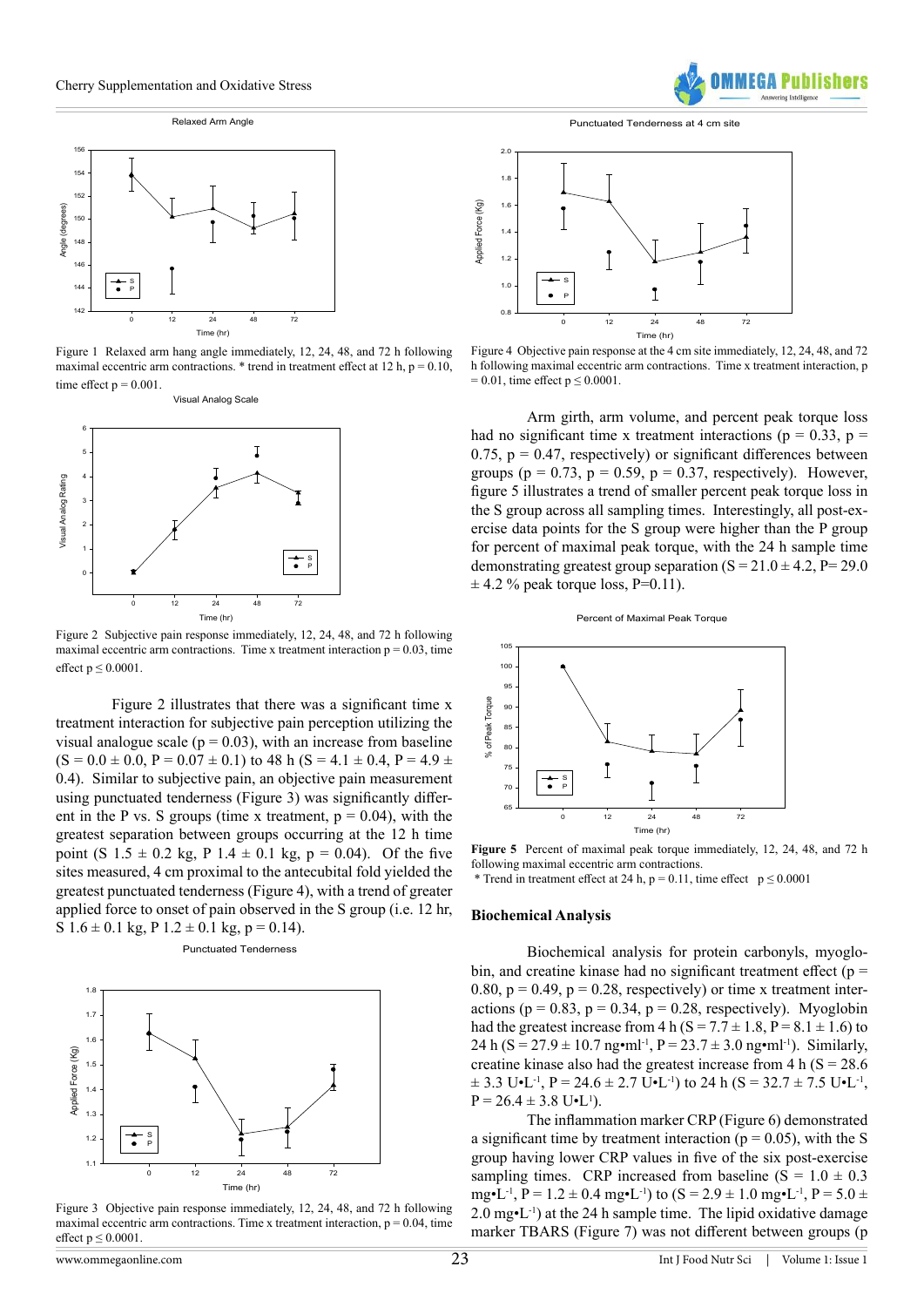$= 0.11$ ). Interestingly, the first four data points were lower in the S group, with greatest group separation at the 24 h time point (S  $= 3.4 \pm 0.3 \mu m \cdot L^{-1}$ ,  $P = 4.1 \pm 0.4 \mu m \cdot L^{-1}$ ,  $p = 0.10$ ).





**Figure 6** Plasma concentrations of the inflammatory marker CRP at 16 days and 1 day prior to and immediately, 2, 4, 24, 48, and 72 h following maximal eccentric arm contractions. Significant time x treatment interaction,  $p = 0.05$ , time effect  $p \le 0.001$ .

**TBARS** 



**Figure 7** Plasma concentrations of the lipid peroxidation marker TBARS at 16 days and 1 day prior to and immediately, 2, 4, 24, 48, and 72 h following maximal eccentric arm contractions.

\* Trend in treatment effect at 24 h,  $p = 0.10$ , time effect  $p \le 0.0001$ .

### **Discussion**

Although research of antioxidants has become popular within the past ten years, only two known studies have investigated the effects of cherry ingestion on the attenuation of inflammatory and pain responses $^{[14,15]}$ . Interestingly, the current study is the first to simultaneously investigate the effects of cherry supplementation on muscle soreness indicators and biomarkers of inflammation, oxidative stress, and tissue damage following strenuous exercise. Consumption of the cherry supplement for sixteen days prior to eccentric exercise and three days post-exercise significantly decreased CRP, objective pain, and subjective pain following maximal eccentric arm extensions. No group differences were observed in TBARS, ROM, and percent peak torque loss.

In a well controlled study researchers demonstrated that eccentric exercise results in a decline in DOMS following subsequent eccentric exercise of the same limb. However, this repeated bout effect (RBE) was not observed in the contralateral limb<sup>[19]</sup>. Others have found evidence of a small contralateral RBE following eccentric exercise<sup>[20]</sup>. Currently, it is unclear if a significant contralateral RBE exists. However, the current study employed a randomized cross-over design to help control for



this possible confound. Another possible confounding variable is antioxidant ingestion. To ensure the resulting oxidative stress attenuations were attributable specifically to the ingested phenolic component of cherries and not to other antioxidants in the diet, diet restrictions were put in place, 16 day washout & recovery was utilized, and dietary records were kept by all subjects.

In an attempt to increase the effectiveness of the cherry supplementation compared to previous studies, daily cherry consumption was increased to incorporate a daily anthocyanin bioavailability of 120-160 cherry equivalents in tablet form. This is the equivalent of 64 fl. oz. of tart cherry juice, which is considerably more than the 24 fl. oz. of tart cherry juice in the study by Connolly et al.<sup>[15]</sup>, and the 45 cherry equivalents in the study by Kelley et al.<sup>[14]</sup> In addition to increasing cherry consumption, the current study also increased the number of sample times. Connolly et al.<sup>[15]</sup> incorporated baseline measures and time points at 24, 48, 72, and 96 h. However, Michailidis et al.[21] using similar methodology, measured exercise-induced oxidative stress markers and found that TBARS peaked at  $1.2 \pm$ 0.6 h and remained elevated for an additional 3 h post-exercise, while protein carbonyls were shown to peak at  $4.4 \pm 0.5$  h and remained elevated for 24 h post-exercise. For this reason, the number of early sample times was increased in the current study to include blood draws immediately post-exercise and 2, 4, 24, 48, and 72 h post-exercise.

The present study utilized an exercise protocol consisting of 50 maximal eccentric contractions at a velocity of 30°•s-1. This single bout of exercise resulted in a significant time effect  $(p = 0.0001)$  and a decline in mean torque by 58.8% for all subjects from the first contraction to the fiftieth contraction. This reduction in percent peak torque, ROM, and applied force for punctuated tenderness, coupled with an increase in creatine kinase, myoglobin, TBARS, and CRP, support the effectiveness of the exercise protocol in inducing muscle damage and oxidative stress.

Following this eccentric protocol, although not approaching statistical significance, greatest group separation in peak torque loss was observed at the 24 h time point with all post-exercise samples lower in the S group ( $p = 0.11$ ). The S group demonstrating an 8% smaller contractile force loss. Connolly et al.<sup>[15]</sup> found that ingesting cherries following a bout of unaccustomed eccentric exercise significantly ( $p < 0.05$ ) diminished strength loss by 18% compared to a placebo trial. Interestingly, the placebo group in the current study experienced a 20% decline in peak torque, whereas the placebo trial decreased by only  $4\%$  in the study by Connolly et al.<sup>[15]</sup>. These differences between the two studies may be due to a greater eccentric overload utilized in the current study as subject performed 10 more maximal contractions than subjects in the Connolly study. Presumably, the greater eccentric overload experienced by subjects in the current study may have resulted in smaller absolute differences between the S and P groups. Although the variability in effort throughout the subject pool or greater eccentric overload in the current study may have accounted for the differing levels of significance, The lack of significant difference between groups in the current study is not clear at this time.

A study published in the American Journal of Clinical Nutrition found that tart cherries rank fourteenth in the top fifty foods for highest polyphenolic content per serving size $[22]$ . Polyphenol's have a similar structure to Vit E which has been shown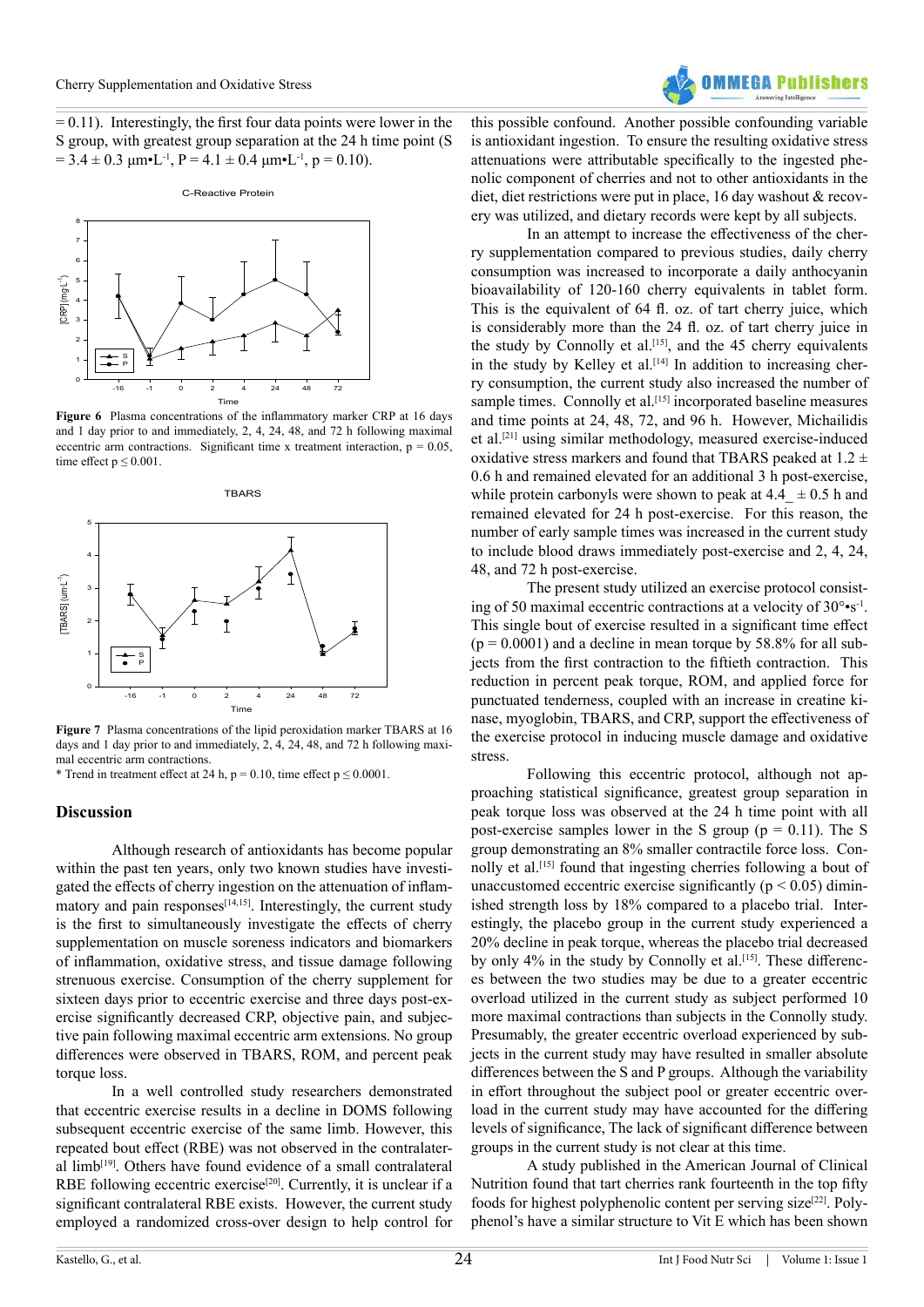

to inhibit lipid peroxidation following an acute bout of heavy exercise[22]. This may explain the trend observed in treatment effect  $(p = 0.10)$  for TBARS in this study. As the first study to explore the relationship between cherry supplementation and TBARS, this potential ability of polyphenolic compounds to quench free radicals and reduce biomarkers of lipid peroxidation provides promising future research studies utilizing larger sample size to investigate the effects of varied amounts of cherry supplementation in fighting oxidative-induced tissue damage and disease.

Lipid peroxidation has been linked to an increase in tissue damage, causing an efflux of CRP from the affected tissues and initiating an inflammatory response<sup>[23]</sup>. Cherry supplementation in this study had a significant time by treatment interaction effect ( $p = 0.05$ ) on the inflammatory marker CRP, with the S group having consistently lower CRP levels compared to the P group. CRP had a more significant change than other inflammatory markers measured in this study (limb girth and limb volume) possibly due to highly developed CRP assays with a sensitivity of detection as low as  $5 \text{ mg} \cdot L^{-1}$ . Additionally, it is less sensitive to confounding variables such as hydration status and site-specific volume assessment than other inflammatory markers such as limb volume and limb girth. Given the sensitivity and reliability of CRP as an inflammatory marker, the significant time by treatment effect in this study suggests that cherry supplementation plays an important role in attenuating the inflammatory response following a strenuous bout of eccentric exercise.

Inflammation can limit ROM. However, the diminished CRP and inflammation levels observed following cherry supplementation were not associated with significantly improved RAA in the S group. It is noteworthy in Figure 1 the RAA was greater in the S group at 3 of the 4 post-exercise sample times, with a greatest between group difference  $(p = 0.10)$  observed at 12 h post-exercise, suggesting enhanced ROM compared to the P group. The current study may have lacked adequate sample size to demonstrate improved range of motion as a power analysis utilizing the current study variances suggests that a sample size of 25 is needed to demonstrate group differences at the  $p < 0.05$ level.

The antioxidant-like properties of phenolic compounds may act to inhibit inflammation via Cox-2 inhibition, or as reducing agent to quench singlet  $oxygen<sup>[19]</sup>$ , resulting in decreased oxidative-induced tissue damage that ultimately may result in decreased pain. Objective pain (punctuated tenderness) was consistently lower in the S group with a significant time by treatment interaction between the two groups ( $p = 0.04$ ) (Figure 3). The measure of subjective perceived pain (visual analog scale) also had a significant time by treatment interaction ( $p = 0.03$ ), with lower peak pain observed at 24 and 48 h post exercise in the S group (Figure 2). Similarly, Connolly et al.<sup>[15]</sup> also found a significant decrease in subjective pain for the cherry supplement group following eccentric exercise. However, the researcher's found no significant differences between groups for subjective pain. This may have been due to the increased intensity of the eccentric protocol used in the present study, as the total number of repetitions was increased from 40 eccentric contractions[15] to 50 strenuous eccentric arm contractions. The effect of cherry supplementation on both objective and subjective pain measurements provide promising results for the effectiveness of cherry supplementation on the attenuation of the painful symptoms of

DOMS following strenuous eccentric exercise.

#### **Practical Applications**

Athletes or non-athletes performing strenuous work involving eccentric type contractions have attempted to reduce the oxidative related damage, strength loss, inflammation, pain, and range of motion through a variety of methods. Some of these methods include ingestion of pickle juice, vitamin E, C, berry drinks, multi-vitamins, non-steroidal anti-inflammatory medications and analgesic medications. Based on the current study findings tart cherry supplementation is effective in diminishing inflammatory markers in the blood as well as decreasing perceived pain, both typical manifestations of DOMS.

### **Acknowledgements**

G.M. Kastello, Brownwood Acres Inc., Supported Research. The results of the present study do not constitute endorsement of CherryFlex by the authors or the journal.

### **References**

[1. Howatson, G., Van Someren, K.A. Evidence of a contralateral repeated bout](http://www.ncbi.nlm.nih.gov/pubmed/17534644) [effect after maximal eccentric contractions. \(2007\) Eur J ApplPhysiol 101\(2\):](http://www.ncbi.nlm.nih.gov/pubmed/17534644) [207-214.](http://www.ncbi.nlm.nih.gov/pubmed/17534644)

[2. Østerud, B.,Bjorklid, E. Role of Monocytes in Atherogenesis. \(2003\) Physio](http://www.ncbi.nlm.nih.gov/pubmed/14506301)[logical Review 83\(4\): 1069-1112.](http://www.ncbi.nlm.nih.gov/pubmed/14506301)

[3. Steinerova, A.,Racek, J., Stozický, F., et al. Antibodies against oxidized LDL –](http://www.ncbi.nlm.nih.gov/pubmed/11522041) [theory and clinical use. \(2001\)Physiological research, 50\(2\): 131-141.](http://www.ncbi.nlm.nih.gov/pubmed/11522041)

[4. Beaton, L.J., Allan, D.A., Tarnopolsky, M.A., et al. Contraction-induced mus](http://www.ncbi.nlm.nih.gov/pubmed/11984298)[cle damage is unaffected by vitamin E supplementation. \(2002\) Med Sci Sports](http://www.ncbi.nlm.nih.gov/pubmed/11984298) [Exerc34\(5\):798-805.](http://www.ncbi.nlm.nih.gov/pubmed/11984298)

[5. Bloomer, R.J., Falvo, M.J., Schilling, B.K., et al. Prior exercise and antiox](http://www.ncbi.nlm.nih.gov/pubmed/17915021)[idant supplementation: effect on oxidative stress and muscle injury. \(2007\) J](http://www.ncbi.nlm.nih.gov/pubmed/17915021) [IntSoc Sports Nutr4:9.](http://www.ncbi.nlm.nih.gov/pubmed/17915021)

[6. Bloomer, R.J., Fry, A.C., Schilling, B.K., et al. Astaxanthin supplementa](http://www.ncbi.nlm.nih.gov/pubmed/16286671)[tion does not attenuate muscle injury following eccentric exercise in resistance](http://www.ncbi.nlm.nih.gov/pubmed/16286671) [trained men. \(2005\) Int J Sport Nutr Exerc Metab. 15\(4\):401-412.](http://www.ncbi.nlm.nih.gov/pubmed/16286671)

[7. Bloomer, R.J., Goldfarb, A.H., McKenzie, M.J., et al. Effects of antioxidant](http://www.ncbi.nlm.nih.gov/pubmed/15467097) [therapy in women exposed to eccentric exercise. \(2004\) Int J Sport Nutr Exerc](http://www.ncbi.nlm.nih.gov/pubmed/15467097) [Metab. 14\(4\):337-388.](http://www.ncbi.nlm.nih.gov/pubmed/15467097)

[8. Bryer, S.C., Goldfarb, A.H. Effect of high dose of vitamin C supplmentation](http://www.ncbi.nlm.nih.gov/pubmed/16948483) [on muscle soreness damage, function, and oxidative stress to eccentric exercise.](http://www.ncbi.nlm.nih.gov/pubmed/16948483) [\(2006\) Int J Sport Nutr Exerc Metab16\(3\):270-280.](http://www.ncbi.nlm.nih.gov/pubmed/16948483)

[9. Kelly, D.S., Rasooly, R., Jacob, R.A., et al. Consumption of bing sweet cher](http://www.ncbi.nlm.nih.gov/pubmed/16549461)[ries lower circulating concentrations of inflammatory markers in healthy men](http://www.ncbi.nlm.nih.gov/pubmed/16549461) [and women. \(2006\)J Nutr136\(4\):981-986.](http://www.ncbi.nlm.nih.gov/pubmed/16549461)

[10. Morillas-Ruiz, J., Zafrilla, P., Almar, M., et al. The effects of an antioxi](http://www.ncbi.nlm.nih.gov/pubmed/16132121)[dant-supplemented beverage on exercise induced oxidative stress: results from a](http://www.ncbi.nlm.nih.gov/pubmed/16132121) [placebo-controlled double-blind study in cyclists. \(2005\) European Journal Ap](http://www.ncbi.nlm.nih.gov/pubmed/16132121)[plied Physiology 95\(5-6\): 543-549.](http://www.ncbi.nlm.nih.gov/pubmed/16132121)

[11. Seeram, N.P., Momin, R.A., Nair, M.G., et al. Cyclooxygenase inhibitory and](http://www.ncbi.nlm.nih.gov/pubmed/11695879) [antioxidant gyanidin glycosides in cherries and berries. \(2001\)Phytomedicine](http://www.ncbi.nlm.nih.gov/pubmed/11695879) [8\(5\): 362-369.](http://www.ncbi.nlm.nih.gov/pubmed/11695879)

[12. Steinerova, A. Racek, J., Stozický, F., et al.Antibodies against oxidized LDL](http://www.ncbi.nlm.nih.gov/pubmed/11522041) [– theory and clinical use. \(2001\) Physiological research 50\(2\): 131-141.](http://www.ncbi.nlm.nih.gov/pubmed/11522041)

[13. Blau, L.W. Cherry diet control for gout and arthritis. \(1950\) Tex Rep Biol](http://www.ncbi.nlm.nih.gov/pubmed/14776685) [Med. 8\(3\):309-11.](http://www.ncbi.nlm.nih.gov/pubmed/14776685)

[14. Koenig, W., Sund, M., Frohlich, M., et al. C-reactive protein, a sensitive](http://www.ncbi.nlm.nih.gov/pubmed/9892589) [marker of inflammation, predicts future risk of coronary heart disease in initially](http://www.ncbi.nlm.nih.gov/pubmed/9892589) [healthy middle-aged men: results from the MONICA \(Monitoring Trends and](http://www.ncbi.nlm.nih.gov/pubmed/9892589) [Determinants in Cardiovascular Disease\) Augsburg Cohort Study, 1984 to 1992.](http://www.ncbi.nlm.nih.gov/pubmed/9892589) [\(1999\)Circulation. 99\(2\):237–242.](http://www.ncbi.nlm.nih.gov/pubmed/9892589)

[15. Connolly, D.A.J., McHugh, M.P., Padilla-Zakour, O.I., et al. Efficacy of tart](http://www.ncbi.nlm.nih.gov/pubmed/16790484) [cherry juice blend in preventing the symptoms of muscle damage. \(2006\) Br J](http://www.ncbi.nlm.nih.gov/pubmed/16790484) [Sports Med. 40\(8\):679-683.](http://www.ncbi.nlm.nih.gov/pubmed/16790484)

[16. Michailidis, Y., Jamurtas, A.Z., Nikolajdis, M.G., et al.Sampling time is cru](http://www.ncbi.nlm.nih.gov/pubmed/17596778)[cial for measurement of aerobic-exercise induced oxidative stress. \(2007\) Medi](http://www.ncbi.nlm.nih.gov/pubmed/17596778)[cal & Science in Sports & Exercise39\(7\): 1107-1113.](http://www.ncbi.nlm.nih.gov/pubmed/17596778)

[17. Steinerova, A., Racek, J., Stozicky, F., et al. Autoantibodies against oxidized](http://www.ncbi.nlm.nih.gov/pubmed/10596958) [LDL in the first phase of life. \(1999\) Clinical Chemistry an Lab Medicine, 37\(9\):](http://www.ncbi.nlm.nih.gov/pubmed/10596958)